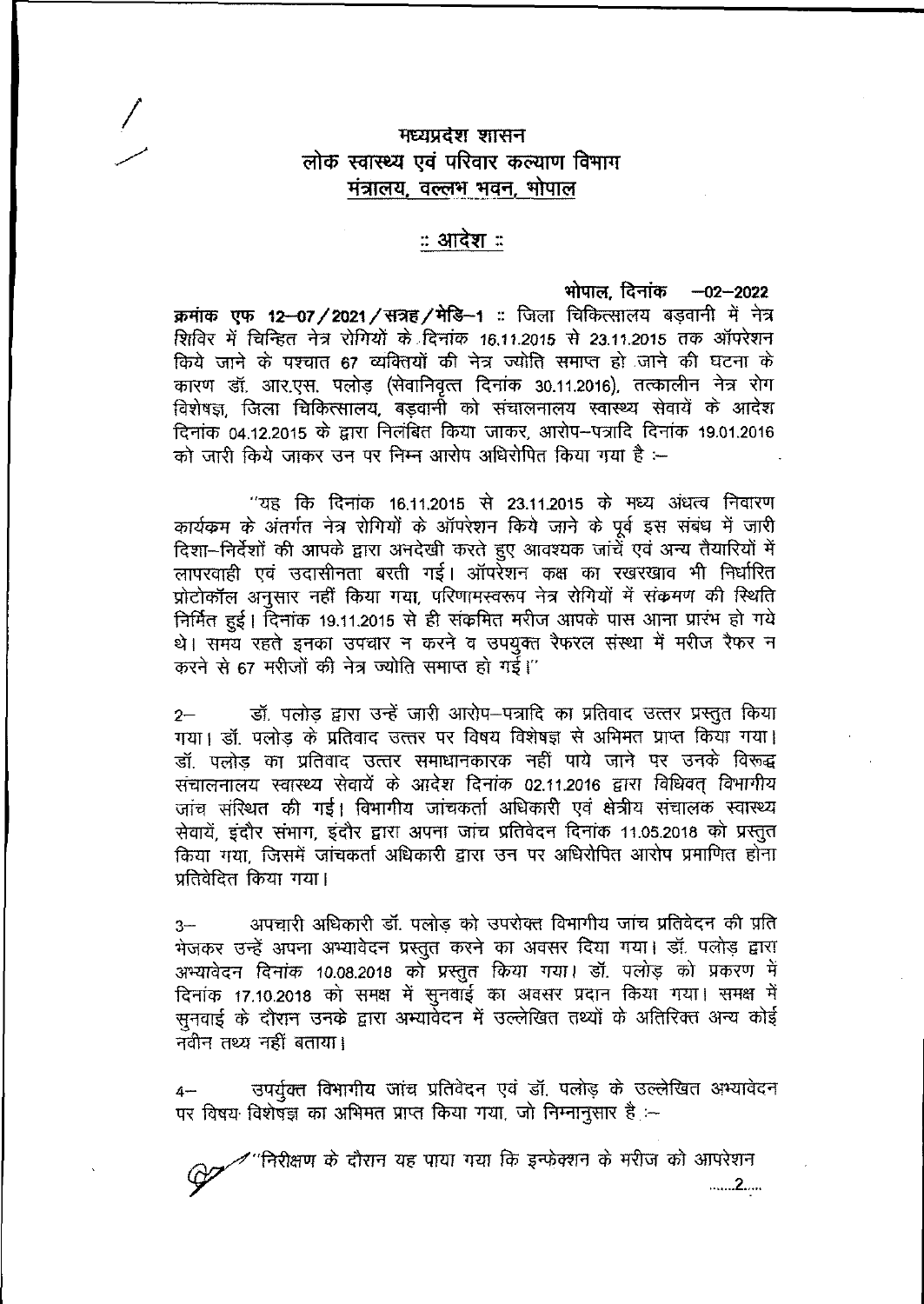कक्ष के बगल के कक्ष में भर्ती किया गया था। दिनांक 16.11.2015 से 18.11.2015 तक कल 27 मोतियाबिंद ऑपरेशन किये गये. जिनमें से संक्रमण के रोगी 19.11.2015 को कुल 27 मोतियाबिंद ऑपरेशन किये गये, जिनमें से संकमण<sup>ं</sup>के रोगी 19.11.2015 को<br>जिला चिकित्सालय में भर्ती किये गये, परन्तु दिनांक 19.11.2015 से 23.11.2015 तक rom Turbiching ने नता किया गये, परंगु मिनाक 19.11.2015 से 23.11.2015 राक<br>कुल 59 मरीजों के मोतियाबिंद ऑपरेशन किये गये, यदि डॉ. पलोड़ द्वारा 19.11.2015 हस के बगल के कक्ष में भर्ती किया गया था। दिनांक 1<br>हुल 27 मोतियाबिंद ऑपरेशन किये गये, जिनमें से संव<br>जला चिकित्सालय में भर्ती किये गये, परन्तु दिनांक 19<br>हुल 59 मरीजों के मोतियाबिंद ऑपरेशन किये गये, यदि<br>हो संकमण के मरीज आने man to the man with the state of the first with the state of the fact for the contribution of the state of the s यह स्थिति निर्मित नहीं होती, यह कृत्य घोर लापरवाही का घोतक है।"

—2—

डॉ. पलोड के विरूद्ध जारी आरोप पत्रादि एवं विभागीय जांच प्रतिवेदन तथा डॉ. पलोड के अभ्यावेदन के संबंध में उप संचालक, अंधत्व निवारण शाखा से प्राप्त अभिमत से यह स्पष्ट है कि डॉ. पलोड द्वारा ऑपरेशन कक्ष के निर्धारित प्रोटोकॉल का पूर्ण रूप से पालन किया जाना नहीं पाया गया एवं दिनांक 19.11.2015 को संकमण के भूषा रूप से पालन किया जाता नहीं पाया नया रूप कितार 19.11.2015 का संफलन के<br>मरीज आने के पश्चात भी मोतियाबिंद ऑपरेशन को नहीं रोककर दिनांक 1<mark>9.11.2</mark>015 से 23.11.2015 तक काफी संख्या में मोतियाबिन्द ऑपरेशन किये जाना एवं संक्रमित मरीजों को समय पर उच्च संस्था को रेफर नहीं किया जाना पाया गया। इस प्रकार डॉ. पलोड द्वारा प्रकरण में गंभीर लापरवाही की जाना प्रमाणित पाया जाता है। जा गया है। प्रशासकीय निर्णय पर मध्यप्रदेश लोक सेवा आयोग, इंदौर के ज्ञाप  $\overline{\bm{v}}$ मांक 4658 /32 /2021 / जी.एस., दिनांक 21.09.2021 द्वारा अपनी सहमति संसुचित की गयी है। 5-

अतः राज्य शासन प्रकरण के समग्र तथ्यों पर विचारोपरांत एतद् द्वारा डॉ. आर.एस. पलोड (सेवानिवृत्त दिनांक 30.11.2016), तत्कालीन नेत्र रोग विशेषज्ञ, जिला RiRkTTTcRI . <sup>1976</sup> ^ <sup>9</sup> ^  $6-$ अंतर्गत संपूर्ण पेंशन स्थायी रूप से रोकी जाती है।

> मध्यप्रदेश के राज्यपाल के नाम से तथा आदेशानुसार

> > ( सीमा डिहेरिया) **TO? Tffxfg** मध्यप्रदेश शासन

लोक <u>स्वा</u>स्थ्य एवं परिवार कल्याण विभाग

*f&m ))* /02/2022 ^0 /TO **12-07 /2021 /7RT?/^f%-1 /** प्रतिलिपिः $-$ 

- विशेष सहायक, माननीय मंत्रीजी, लोक स्वास्थ्य एवं परिवार कल्याण विभाग, भोपाल |  $1 -$
- निज सचिव, अपर मुख्य सचिव/सचिव, मध्यप्रदेश शासन, लोक स्वास्थ्य एवं परिवार कल्याण विभाग, मंत्रालय, भोपाल। 2—
- सचिव, मध्यप्रदेश लोक सेवा आयोग, इन्दौर की ओर उनके उल्लेखित सहमति ज्ञाप दिनांक 21.09.2021 के अनुकम में प्रेषित। 3—
- आयक्त, स्वास्थ्य सेवाऐं, म.प्र. भोपाल। 4—

..... 3....